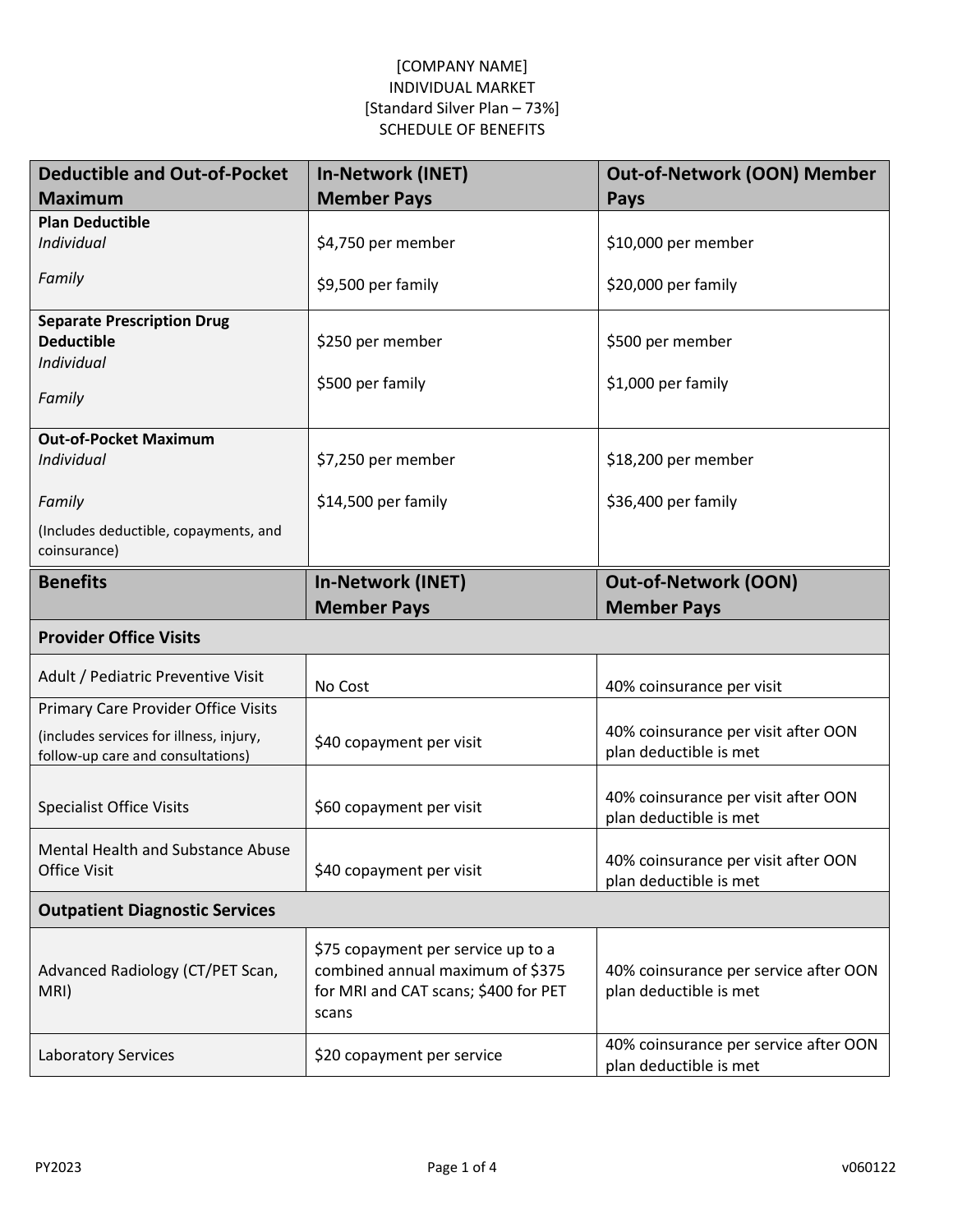| <b>Benefits</b>                                                                                                                                                                                                                                                                     | <b>In-Network (INET)</b>                                                                                       | <b>Out-of-Network (OON)</b>                                                          |
|-------------------------------------------------------------------------------------------------------------------------------------------------------------------------------------------------------------------------------------------------------------------------------------|----------------------------------------------------------------------------------------------------------------|--------------------------------------------------------------------------------------|
|                                                                                                                                                                                                                                                                                     | <b>Member Pays</b>                                                                                             | <b>Member Pays</b>                                                                   |
| Non-Advanced Radiology (X-ray,<br>Diagnostic)                                                                                                                                                                                                                                       | \$40 copayment per service after INET<br>plan deductible                                                       | 40% coinsurance per service after OON<br>plan deductible is met                      |
| Mammography Ultrasound                                                                                                                                                                                                                                                              | \$20 copayment per service                                                                                     | 40% coinsurance per service after OON<br>plan deductible is met                      |
| *Prescription Drugs – Retail Pharmacy                                                                                                                                                                                                                                               |                                                                                                                |                                                                                      |
| (30-day supply per prescription)                                                                                                                                                                                                                                                    |                                                                                                                |                                                                                      |
| Tier 1                                                                                                                                                                                                                                                                              | \$10 copayment per prescription                                                                                | 40% coinsurance per prescription after<br>OON prescription drug deductible is<br>met |
| Tier 2                                                                                                                                                                                                                                                                              | \$45 copayment per prescription after<br>INET prescription drug deductible is<br>met                           | 40% coinsurance per prescription after<br>OON prescription drug deductible is<br>met |
| Tier 3                                                                                                                                                                                                                                                                              | \$70 copayment per prescription after<br>INET prescription drug deductible is<br>met                           | 40% coinsurance per prescription after<br>OON prescription drug deductible is<br>met |
| Tier 4                                                                                                                                                                                                                                                                              | 20% coinsurance up to a maximum of<br>\$100 per prescription after INET<br>prescription drug deductible is met | 40% coinsurance per prescription after<br>OON prescription drug deductible is<br>met |
| <b>Outpatient Rehabilitative and Habilitative Services</b>                                                                                                                                                                                                                          |                                                                                                                |                                                                                      |
| Speech Therapy                                                                                                                                                                                                                                                                      |                                                                                                                |                                                                                      |
| (40 visits per calendar year limit<br>combined for Rehabilitative physical,<br>speech, and occupational therapies,<br>separate 40 visits per calendar year limit<br>combined for Habilitative speech,<br>physical and occupational therapies.)                                      | \$30 copayment per visit                                                                                       | 40% coinsurance per visit after OON<br>plan deductible is met                        |
| Physical and Occupational Therapy<br>(40 visits per calendar year limit<br>combined for Rehabilitative physical,<br>occupational, and speech therapies,<br>separate 40 visits per calendar year limit<br>combined for Habilitative physical,<br>occupational and speech therapies.) | \$30 copayment per visit                                                                                       | 40% coinsurance per visit after OON<br>plan deductible is met                        |
| <b>Other Services</b>                                                                                                                                                                                                                                                               |                                                                                                                |                                                                                      |
| <b>Chiropractic Services</b><br>(up to 20 visits per calendar year)                                                                                                                                                                                                                 | \$50 copayment per visit                                                                                       | 40% coinsurance per visit after OON<br>plan deductible is met                        |
| Diabetic Equipment and Supplies*                                                                                                                                                                                                                                                    | 40% coinsurance per<br>equipment/supply                                                                        | 40% coinsurance per<br>equipment/supply after OON plan<br>deductible is met          |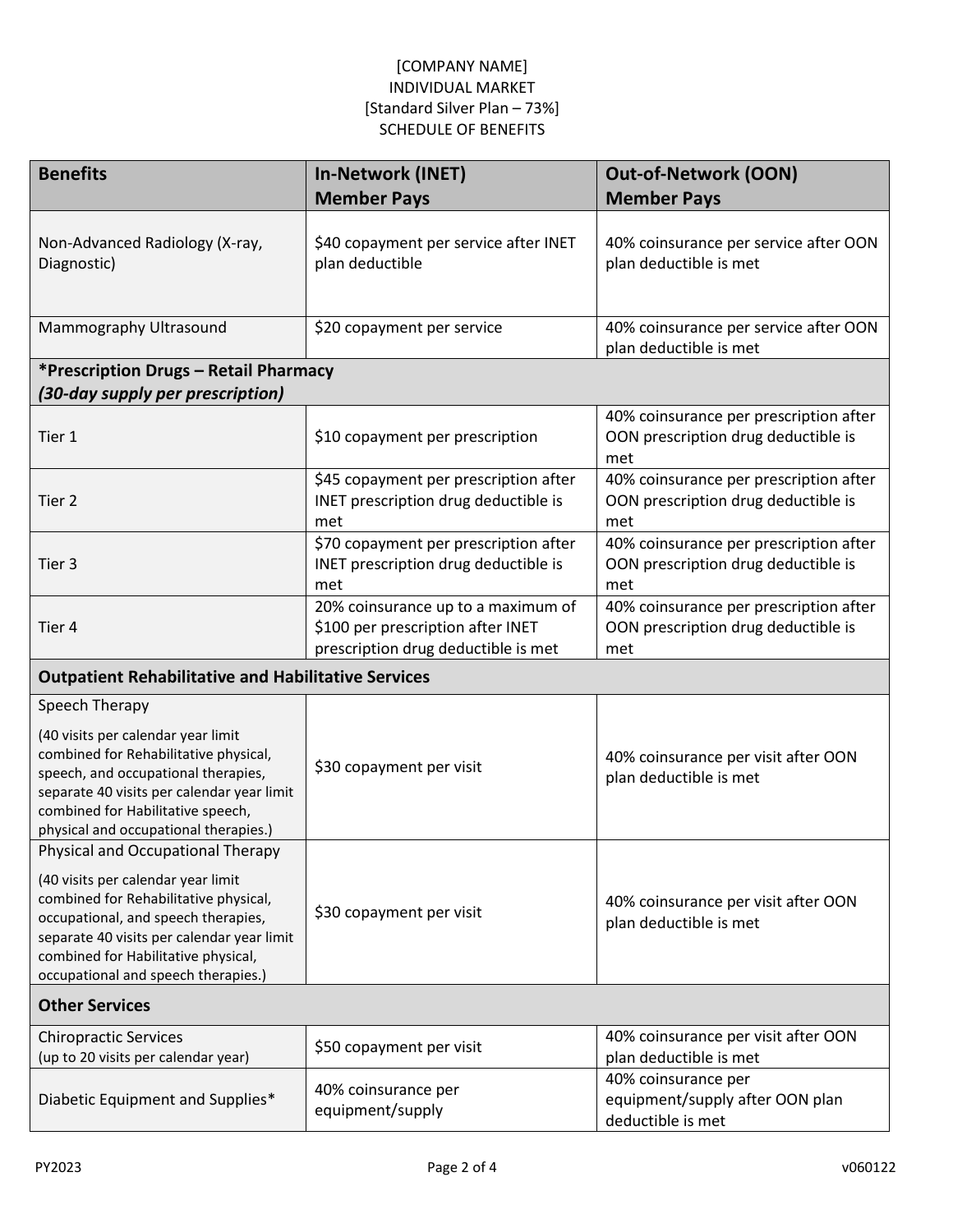| <b>Benefits</b>                                                                                                                                                                                                                                          | <b>In-Network (INET)</b>                                                                                                                                                                                         | <b>Out-of-Network (OON)</b>                                                 |  |
|----------------------------------------------------------------------------------------------------------------------------------------------------------------------------------------------------------------------------------------------------------|------------------------------------------------------------------------------------------------------------------------------------------------------------------------------------------------------------------|-----------------------------------------------------------------------------|--|
|                                                                                                                                                                                                                                                          | <b>Member Pays</b>                                                                                                                                                                                               | <b>Member Pays</b>                                                          |  |
| Durable Medical Equipment (DME)                                                                                                                                                                                                                          | 40% coinsurance per<br>equipment/supply                                                                                                                                                                          | 40% coinsurance per<br>equipment/supply after OON plan<br>deductible is met |  |
| <b>Home Health Care Services</b><br>(up to 100 visits per calendar year)                                                                                                                                                                                 | No Cost                                                                                                                                                                                                          | 25% coinsurance per visit after<br>separate \$50 deductible is met          |  |
| Outpatient Services (in a hospital or<br>ambulatory facility)                                                                                                                                                                                            | \$500 copayment per visit after INET<br>plan deductible is met at an Outpatient<br><b>Hospital Facility</b><br>\$300 copayment per visit after INET<br>plan deductible is met at an<br>Ambulatory Surgery Center | 40% coinsurance per visit after OON<br>plan deductible is met               |  |
| <b>Inpatient Hospital Services</b>                                                                                                                                                                                                                       |                                                                                                                                                                                                                  |                                                                             |  |
| <b>Inpatient Hospital Services (including</b><br>mental health, substance abuse,<br>maternity, hospice, and skilled<br>nursing facility <sup>*</sup> and all IP settings)<br>*(skilled nursing facility stay is limited to<br>90 days per calendar year) | \$500 copayment per day to a<br>maximum of \$2,000 per admission<br>after INET plan deductible is met                                                                                                            | 40% coinsurance per admission after<br>OON plan deductible is met           |  |
| <b>Emergency and Urgent Care</b>                                                                                                                                                                                                                         |                                                                                                                                                                                                                  |                                                                             |  |
| <b>Ambulance Services</b>                                                                                                                                                                                                                                | No Cost                                                                                                                                                                                                          | No Cost                                                                     |  |
| <b>Emergency Room</b>                                                                                                                                                                                                                                    | \$450 copayment per visit after INET<br>deductible is met                                                                                                                                                        | \$450 copayment per visit after INET<br>deductible is met                   |  |
| <b>Urgent Care Centers</b>                                                                                                                                                                                                                               | \$75 copayment per visit                                                                                                                                                                                         | 40% coinsurance per visit after OON<br>plan deductible is met               |  |
| Pediatric Dental Care (for children under age 26)                                                                                                                                                                                                        |                                                                                                                                                                                                                  |                                                                             |  |
| Diagnostic & Preventive                                                                                                                                                                                                                                  | No Cost                                                                                                                                                                                                          | 50% coinsurance per visit after OON<br>plan deductible is met               |  |
| <b>Basic Services</b>                                                                                                                                                                                                                                    | 40% coinsurance per visit                                                                                                                                                                                        | 50% coinsurance per visit after OON<br>plan deductible is met               |  |
| <b>Major Services</b>                                                                                                                                                                                                                                    | 50% coinsurance per visit                                                                                                                                                                                        | 50% coinsurance per visit after OON<br>plan deductible is met               |  |
| Orthodontia Services<br>(medically necessary only)                                                                                                                                                                                                       | 50% coinsurance per visit                                                                                                                                                                                        | 50% coinsurance per visit after OON<br>plan deductible is met               |  |